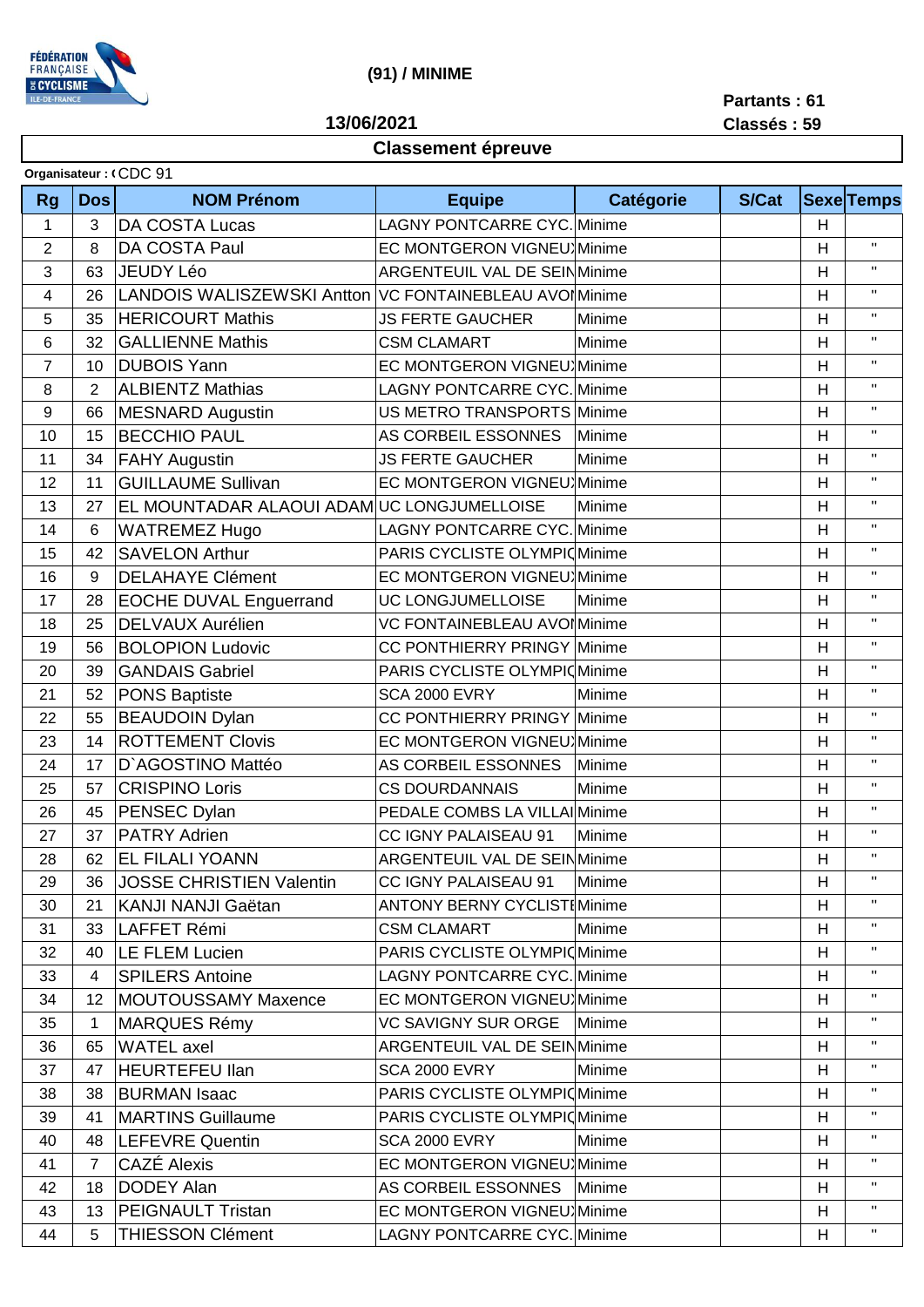| 45 | 67 | <b>ONESIME Adèle</b>        | US METRO TRANSPORTS Minime          |        | D | $\mathbf{H}$ |
|----|----|-----------------------------|-------------------------------------|--------|---|--------------|
| 46 | 23 | <b>GBAHI ZABOU EMMANUEL</b> | <b>TEAM 94 CYCLING</b>              | Minime | н | $\mathbf{H}$ |
| 47 | 24 | <b>BOISSIÈRE Lilian</b>     | VC FONTAINEBLEAU AVOI Minime        |        | Н | $\mathbf{H}$ |
| 48 | 64 | <b>REIS Ryan</b>            | ARGENTEUIL VAL DE SEINMinime        |        | н | $\mathbf{H}$ |
| 49 | 22 | <b>ROUILLARD Maël</b>       | <b>ANTONY BERNY CYCLIST [Minime</b> |        | Н | $\mathbf{H}$ |
| 50 | 29 | HOAREAU Ruben               | UC LONGJUMELLOISE                   | Minime | н | $\mathbf{H}$ |
| 51 | 49 | <b>NAINAM ADIL</b>          | <b>SCA 2000 EVRY</b>                | Minime | Н | $\mathbf{H}$ |
| 52 | 54 | <b>TONY Keyran</b>          | <b>SCA 2000 EVRY</b>                | Minime | Н | $\mathbf{H}$ |
| 53 | 19 | <b>DREAN DOUBEL Hugo</b>    | AS CORBEIL ESSONNES                 | Minime | Н | $\mathbf{H}$ |
| 54 | 50 | <b>NAINAM ILHAN</b>         | <b>SCA 2000 EVRY</b>                | Minime | н | $\mathbf{H}$ |
| 55 | 16 | <b>BELIERE Maxime</b>       | AS CORBEIL ESSONNES                 | Minime | н | $\mathbf{H}$ |
| 56 | 59 | <b>YZON Corentin</b>        | <b>CS DOURDANNAIS</b>               | Minime | н | $\mathbf{H}$ |
| 57 | 58 | <b>HOUDOIRE Jules</b>       | <b>CS DOURDANNAIS</b>               | Minime | Н | $\mathbf{H}$ |
| 58 | 53 | <b>ROUIBAH AMYRA</b>        | <b>SCA 2000 EVRY</b>                | Minime | D | $\mathbf{H}$ |
| 59 | 20 | HADDAB Yanis                | AS CORBEIL ESSONNES                 | Minime | Н | $\mathbf{H}$ |